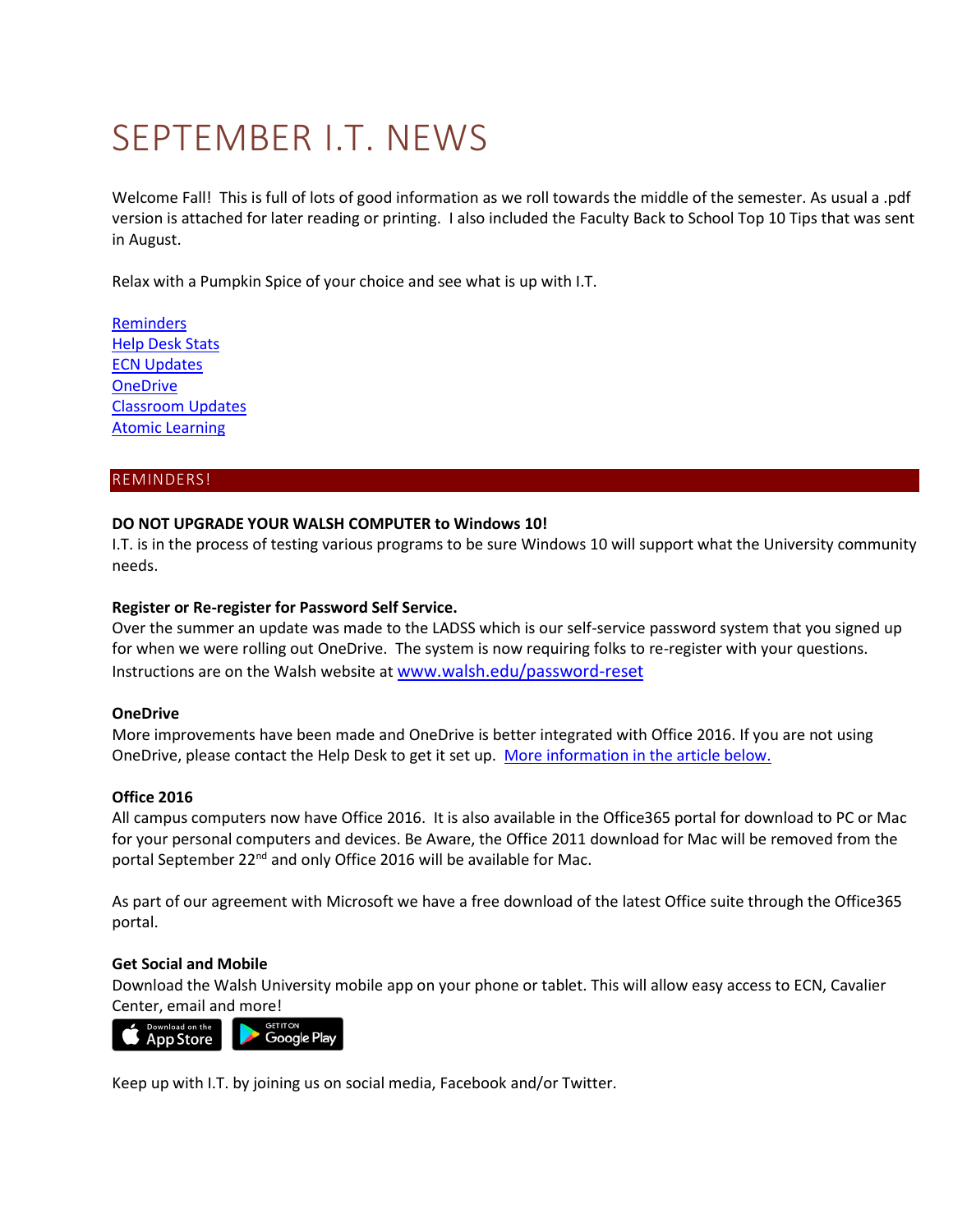

<span id="page-1-0"></span>I wanted to send a few interesting statistics about our help desk from the first few weeks of classes this Fall.

# **TOTALS:**

 1087 phone calls during our business hours (277 were Aug 29/30) 598 help desk tickets entered

197 walk up assistance to the Farrell Hall office (approximate, not everyone signed in)

The staff for the help desk is 2 full time and 1 part time person and approximately 5-8 part time student workers

# <span id="page-1-1"></span>ECN UPDATES

# **Meetings Tool in ECN**

The Meetings tool in ECN has been removed. If you are doing any videoconferencing or presentations with your courses in ECN, please contact Jennifer Loudiana to use the BlueJeans videoconferencing tool.

If you have used the Meetings tool and had recorded meetings, contact Jennifer Loudiana to review the Archive to retrieve those recordings.

# **Link for students to register Clickers**

If you are using Clickers, students must have a license and register them for you to associate a student to the quizzes or tests you are using.

If they are not associated, the results for any polling will not be matched to the student.

To add the link to your course menu in ECN.

- 1. Click Site Info in the Administrative section on the left side of the course
- 2. Click Edit Tools
- 3. Scroll to the bottom of the list and click the arrow to expand Plug In tools

**Plugin Tools** 

4. Click on Turning Tech Clickers check box

Turning Technologies Clickers

- 5. Click Continue
- 6. Click Finish.

The link will now appear on the left side in the Course Tools section.

# Student Registration of Clickers

- a) Students must purchase a license if they are not buying a new clicker, these come with a license
- b) Students click on the link in your course
- c) They will be asked to enter their WALSH EMAIL ADDRESS! Not any other, it must be their Walsh email address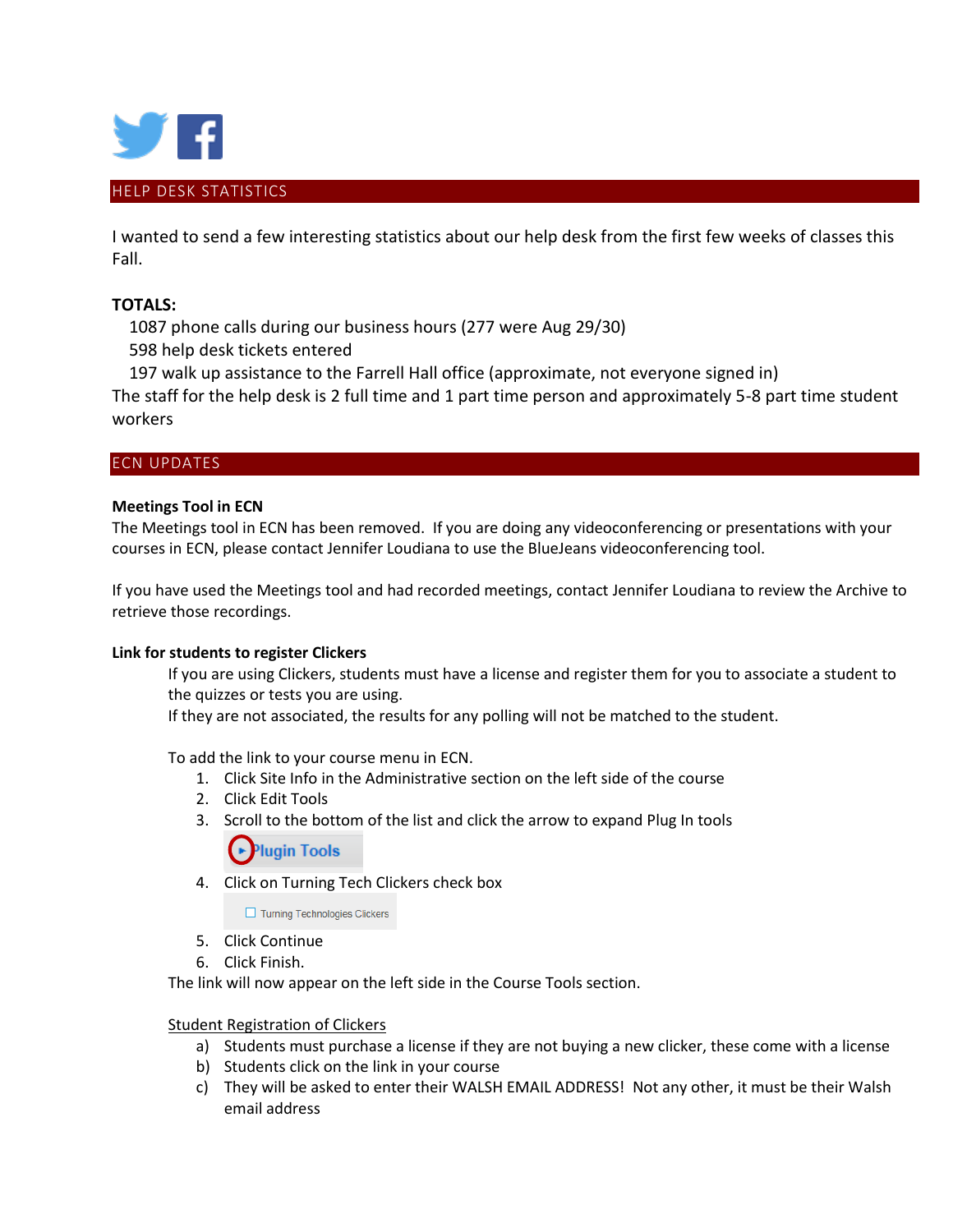- d) Click the Create box
- e) Proceed to enter information, including password to create an account.

Once their account is created it will link them to ECN (LMS), they will then be able to enter their license code and register their Clicker device.

If they register and do not have the device or license code they can go in through the link again and enter their Walsh email address and then click Sign in with the password they created previously.

# How can I see who has registered?

Instructors need to use the Turning Point Cloud software to see their roster. In the roster it will show Device ID and if they have registered their licenses.

The integration in ECN also allows instructors to have their grades import into the Gradebook in ECN.

For more information and assistance, check out the links below. You may also contact Jennifer Loudiana or Dr. Melisa Barden for information and assistance.

[Guides to using the software](https://www.turningtechnologies.com/user-guides)

[Video Tutorials](https://www.turningtechnologies.com/support/turningpoint-cloud/tutorials/educators) [Short training webinar schedule](https://www.turningtechnologies.com/support/turningpoint-cloud/online-classes/educators)

# **ECN TOOL HIGHLIGHT --- The Chat Room**



There is a tool in ECN called Chat Room. This tool allows instructors and students to schedule or have impromptu discussion.

 Instructors can start a chat in the Main Chat room. Rooms can also be set up and scheduled. For example, online office hours to chat with students.

Click the Options button in the Main Room. Options

Click Add Room

Add Room

Fill out the form to create your room. Dates can be specified for the room to open and close and the message history can be saved for reference.

# **How to make your current course the course in the center of the tabs on ECN**

I have been asked how to change the course that appears in the center between My Workspace and My Courses on ECN.



- 1. Click on My Workspace
- 2. Click Preferences on the left menu
- 3. There are 3 columns with all your courses listed.
	- a. My Workspace is the middle column
	- b. Active Sites are what appear in the My Courses drop down
	- c. Archived Sites do not appear in the drop downs but are still associated with your log in.
- 4. Drag the course you would like in the center to the My Workspace area.
	- a. Only the top course will appear in the button.
- 5. Repeat the dragging and dropping to move courses to the Archived column.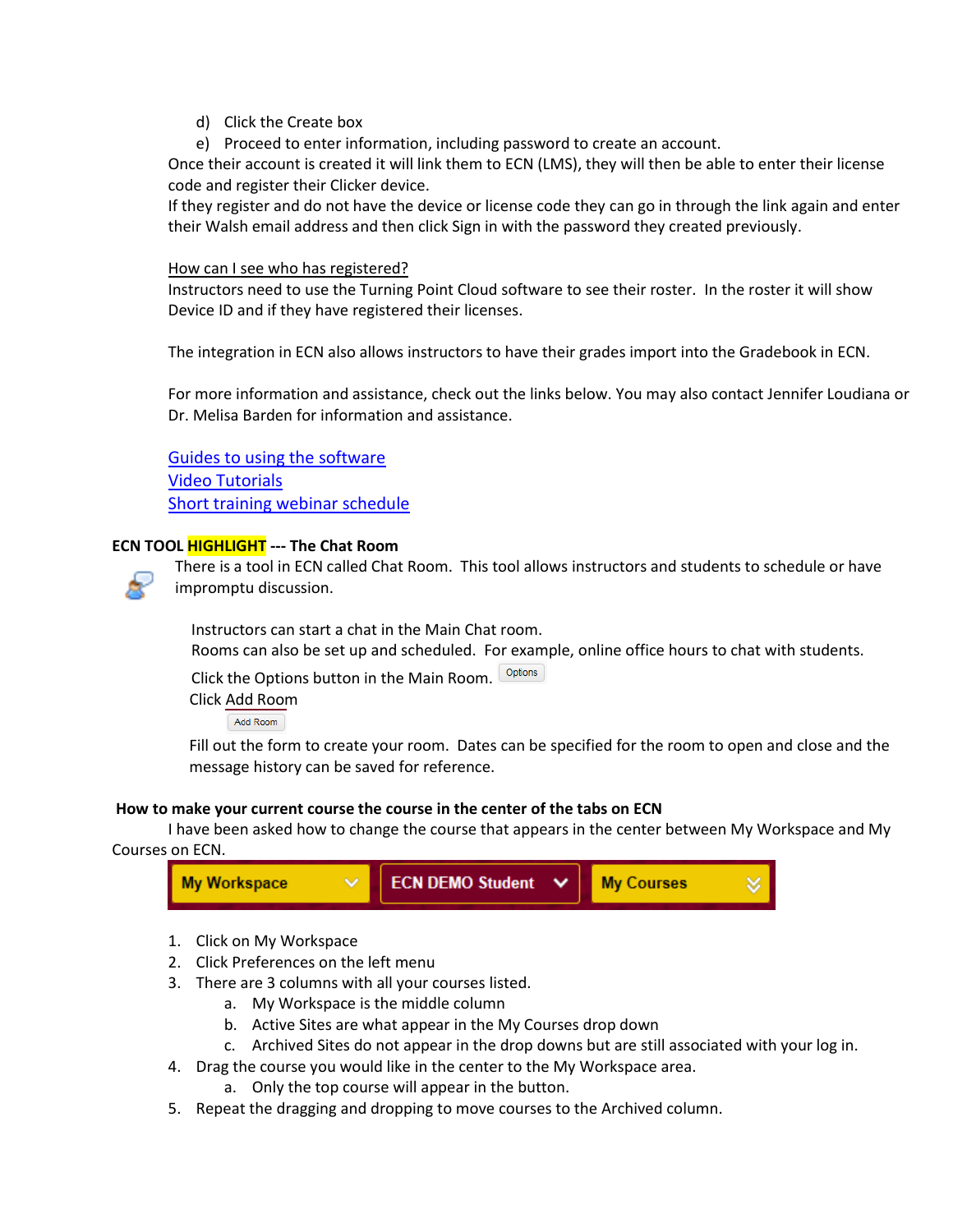| <b>Favorite Sites (in top bar)</b> |                                 |    | <b>Active Sites (your drawer)</b> |  | <b>Archived Site</b><br>alphabeticall |  |
|------------------------------------|---------------------------------|----|-----------------------------------|--|---------------------------------------|--|
|                                    | My Workspace                    | ÷. | BUS 326 IQ Sp15                   |  |                                       |  |
|                                    | <b>Administration Workspace</b> |    | CHD 780 F14                       |  | Degree Con                            |  |
|                                    |                                 |    | CHD 780 Sp15                      |  |                                       |  |

6. When finished, scroll to the bottom and click Update Preferences.

#### <span id="page-3-0"></span>**ONEDRIVE**

We have been on Office365 and OneDrive for nearly 2 years. We started migration in December 2014 with the HR/Finance Department and completed migration in the Spring 2015 with the Facilities Department. After the initial migration, we offered additional training and individual sessions for OneDrive migration well into June 2015 and the 2015/16 school year.

There are still folks that have not migrated or if they are having an issue, have not reported to the help desk for assistance. Many are using OneDrive and find it easy to use to retrieve information when teaching the classroom or if you forgot a file to retrieve or work on a file away from your office or campus. Since the move to Office2016 OneDrive is much more stable and works much easier. Microsoft is continually improving OneDrive and the products on Office365, this is not a static service.

What are the advantages to moving to OneDrive?

- Files are saved on your computer and copied to the Cloud backup. Microsoft takes care of the backup.
- Once you have done the initial migration and set up it is nearly maintenance free.
- Access to files offline on your computer and when you are back on line those files will be copied up to the Cloud backup.
- Version control. If you deleted a section of a document you can go back a version, or 2 or 3 and retrieve the old version. This can be done both on your local machine (if on the internet) OR on the web. I do this all the time I am using a file as a template and forget to rename it, just go back a version on the old copy.
- 60 days of Recycle bin backup online if you delete a file. Deleted files on your computer still go to the Recycle bin on your computer.
- Sharing and collaborating on the same document. No need to send copies and not sure which one is the most current. If you work online everything automatically saves and again there is version control on shared files.
- EVERYONE has 1 Terrabtye of space of their own for their files and folders.

How much space is a Terrabyte and what can that hold? [View a Quick Prezi to give you an idea](http://prezi.com/bqcl8ijxpurn/?utm_campaign=share&utm_medium=copy&rc=ex0share).

# **IMPORTANT!!!**

# If you have not moved files to OneDrive

and are storing them on your own device or your Walsh computer, I.T. CAN NOT guarantee their backup or safety. We recommend moving to OneDrive, please contact the Help Desk for assistance.

If you are using OneDrive and have questions or are having trouble,

please contact the help desk and we can work with you to resolve the problem.

# If you are using another service

such as Dropbox or Google Drive for Walsh materials, we cannot retrieve this information if someone were to leave Walsh, using OneDrive allows us to administratively access files, email and information if needed. If you have questions or need help on how to use OneDrive

Training for groups, departments or schools can be arranged, please contact Jennifer Loudiana.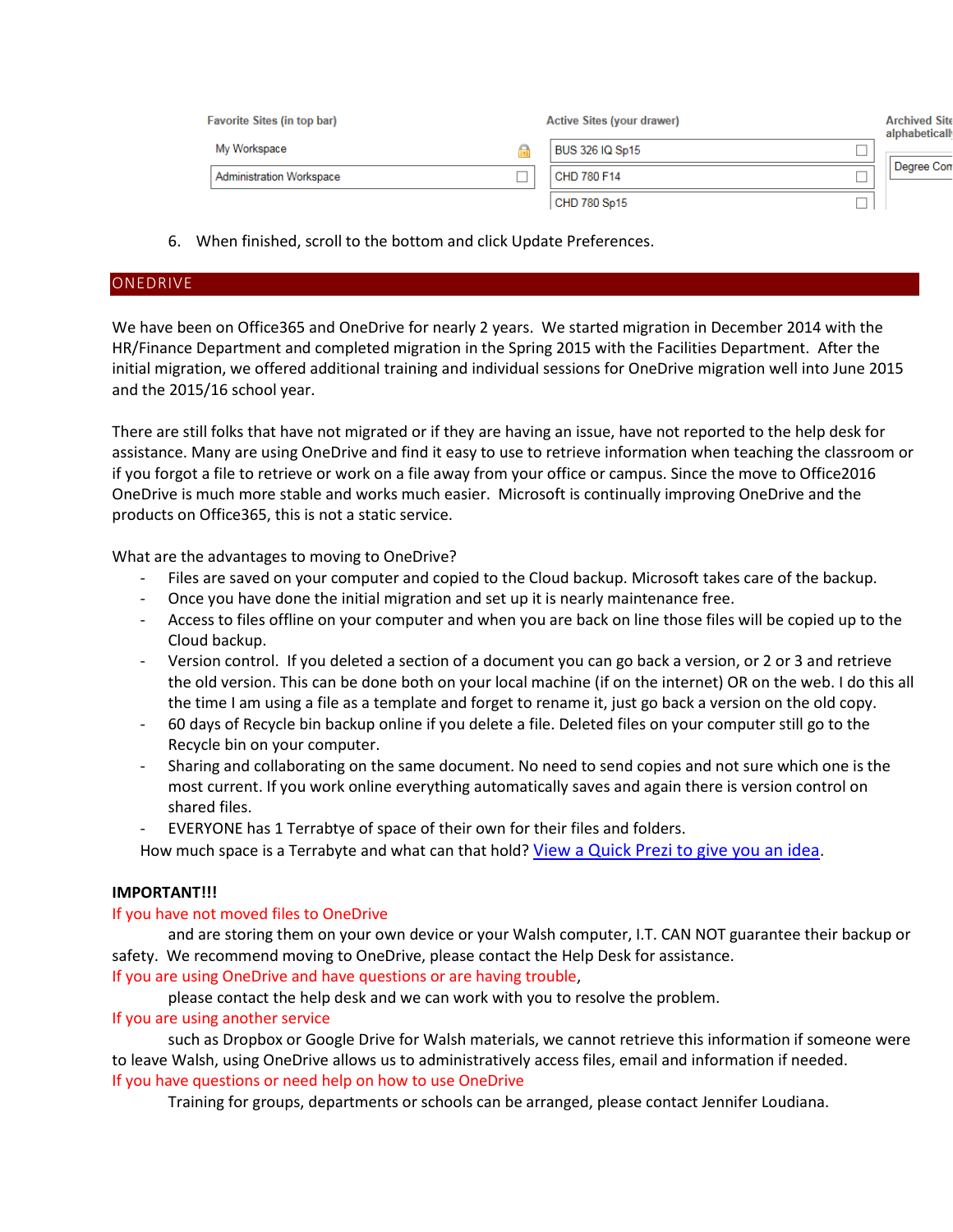# <span id="page-4-0"></span>CLASSROOM UPDATE

# **VCRs are being phased out of the classrooms.**

VCRs are going to be a thing of the past  $\circledcirc$  [The last VCR came off the assembly line July 2016 in Japan](http://www.forbes.com/sites/brittanyhodak/2016/07/23/rip-vhs-worlds-last-vcr-to-be-made-this-month/#78c838b470a2).



Going forward as the VCRs stop working they will not be replaced.

We will support DVDs and online media in the classrooms and the new building will not have VCRs available in the classrooms

The Walsh Library has many resources for video, start at library.walsh.edu

- Search from the Digital Video tab on the library home page for both DVD and online videos
- Click the Films on Demand link to search the Films on Demand collection of online videos and clips.

Start here to search Films on Demand for video clips

They have a new service called Kanopy, begin that search by clicking Kanopy on the Films on Demand tab

OTHER VIDEOS: Annenberg Learner Programs, Kanopy

Also, for more recent or popular videos if they are not available from the Walsh Library, the Stark County libraries and North Canton Public Library as well as other local libraries subscribe to hoopla Digital a video, music and book streaming service FREE with your library card.



# **Software Updates in the Classrooms**

Over the summer a new image was put on the classroom and lab computers. The following new software or shortcuts were added:

> Adobe Creative Cloud Turning Point Cloud Blue Jeans app Office 2016 Shortcut to Office365

**Cord Maintenance was done in the classroom** lecterns this summer. PLEASE do not unplug or move cords. If you are having an issue and need assistance, please contact the Help Desk.

**Reporting Classroom problems or concerns** – we don't know if there are problems unless they are reported to us, for any classroom issues please call 330-244-4357 (during our in person office hours) or email [helpdesk@walsh.edu](mailto:helpdesk@walsh.edu) and describe the problem and let us know the room number.